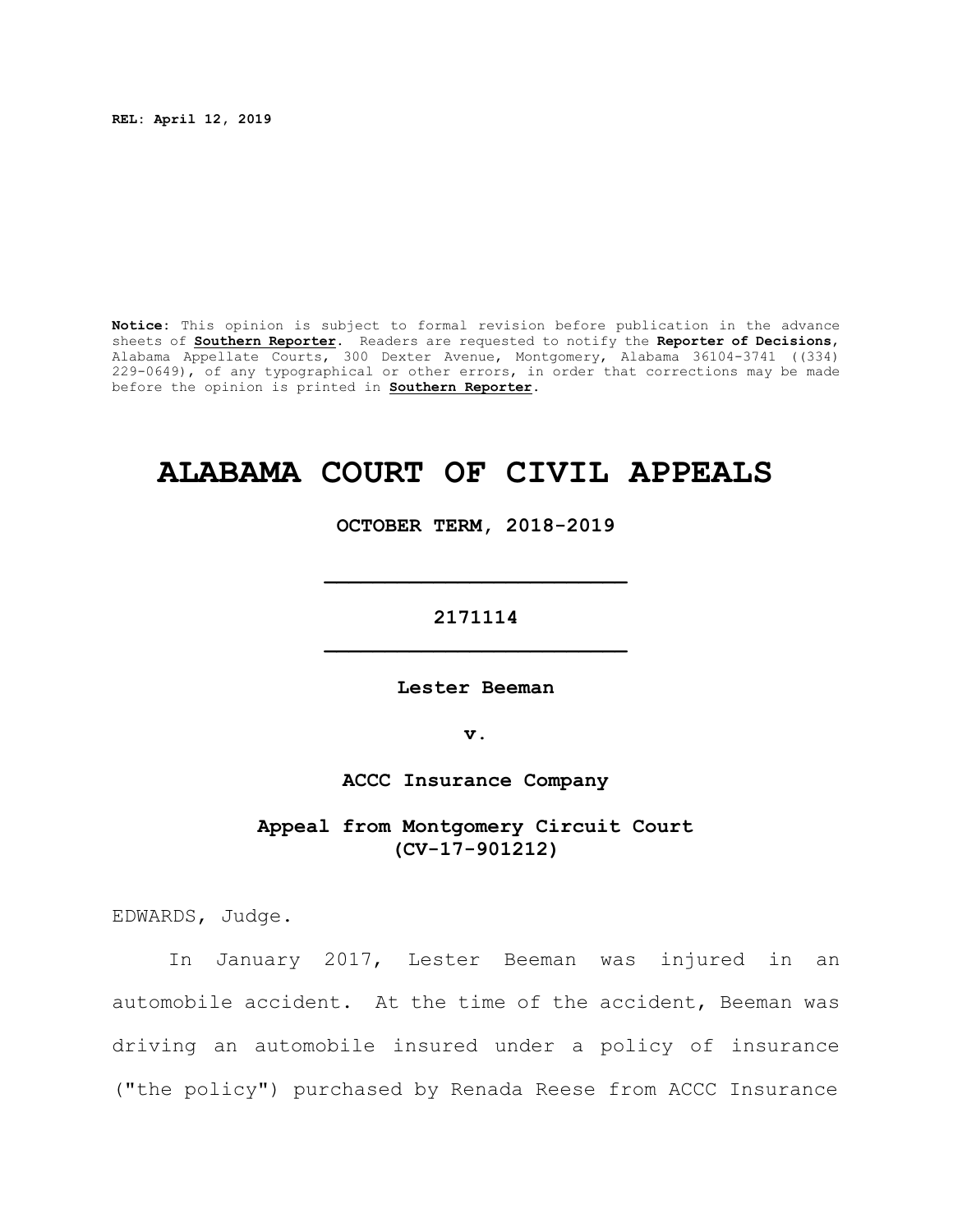Company ("the insurer"). The operator of the other automobile involved in the accident, Kimberly LaChance, was allegedly uninsured.

In August 2017, Beeman sued LaChance in the Montgomery Circuit Court ("the trial court"), asserting, among other things, claims alleging negligence and wantonness. Beeman amended his complaint in October 2017 to seek an award of uninsured-motorist ("UIM") benefits from the insurer.<sup>1</sup> The insurer moved to dismiss Beeman's claim against it pursuant to Rule 12(b)(6), Ala. R. Civ. P., arguing that Reese was the "named insured" in the policy and that she had rejected UIM coverage, as permitted by Ala. Code 1975, 32-7-23(a), which reads as follows:

"No automobile liability or motor vehicle liability policy insuring against loss resulting from liability imposed by law for bodily injury or death suffered by any person arising out of the ownership, maintenance, or use of a motor vehicle shall be

<sup>1</sup>Beeman included fictitiously named parties in his complaint, but the record does not reflect that the complaint was ever amended to substitute any actual parties for the fictitiously named parties; thus, no parties other than LaChance and the insurer were served with the complaint, and the existence of the fictitiously named parties in the complaint does not prevent the judgment entered by the trial court from being final. See Rule 4(f), Ala. R. Civ. P.; Griffin v. Prime Healthcare Corp., 3 So. 3d 892 n.1 (Ala. Civ. App. 2008).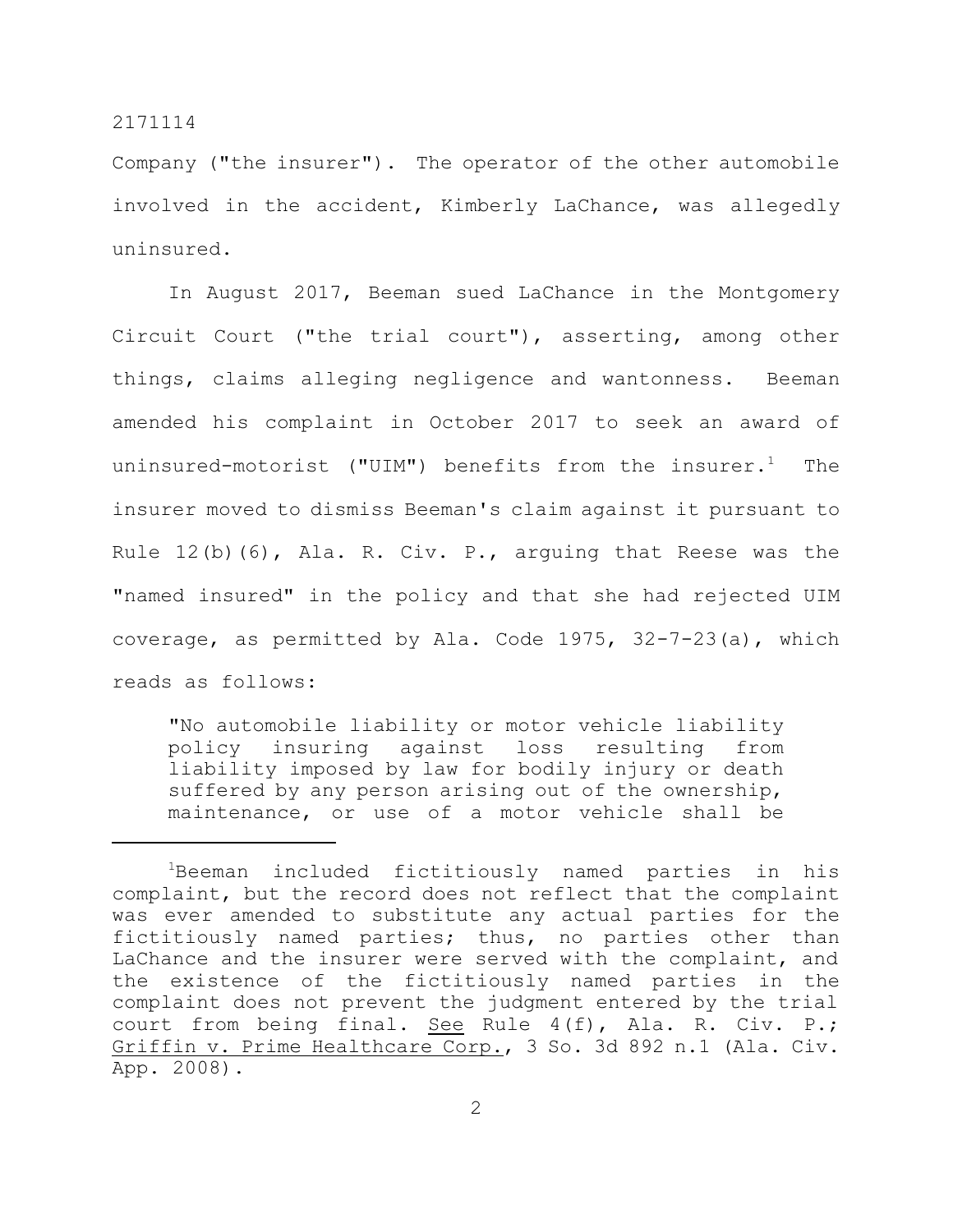delivered or issued for delivery in this state with respect to any motor vehicle registered or principally garaged in this state unless coverage is provided therein or supplemental thereto, in limits for bodily injury or death set forth in subsection (c) of Section 32-7-6, [Ala. Code 1975,] under provisions approved by the Commissioner of Insurance for the protection of persons insured thereunder who are legally entitled to recover damages from owners or operators of uninsured motor vehicles because of bodily injury, sickness or disease, including death, resulting therefrom; provided, that the named insured shall have the right to reject such coverage; and provided further, that unless the named insured requests such coverage in writing, such coverage need not be provided in or supplemental to a renewal policy where the named insured had rejected the coverage in connection with the policy previously issued to him or her by the same insurer."

After a hearing on the insurer's motion, the trial court granted the motion and dismissed the claim against the insurer. The case proceeded to trial against LaChance, who failed to appear at trial, and the trial court entered a default judgment against her on August 13, 2018. Beeman timely appealed and argues solely that the trial court erred in dismissing his claim against the insurer for UIM benefits. We affirm.

"On appeal, a dismissal is not entitled to a presumption of correctness. Jones v. Lee County Commission, 394 So. 2d 928, 930 (Ala. 1981); Allen v. Johnny Baker Hauling, Inc., 545 So. 2d 771, 772 (Ala. Civ. App. 1989). The appropriate standard of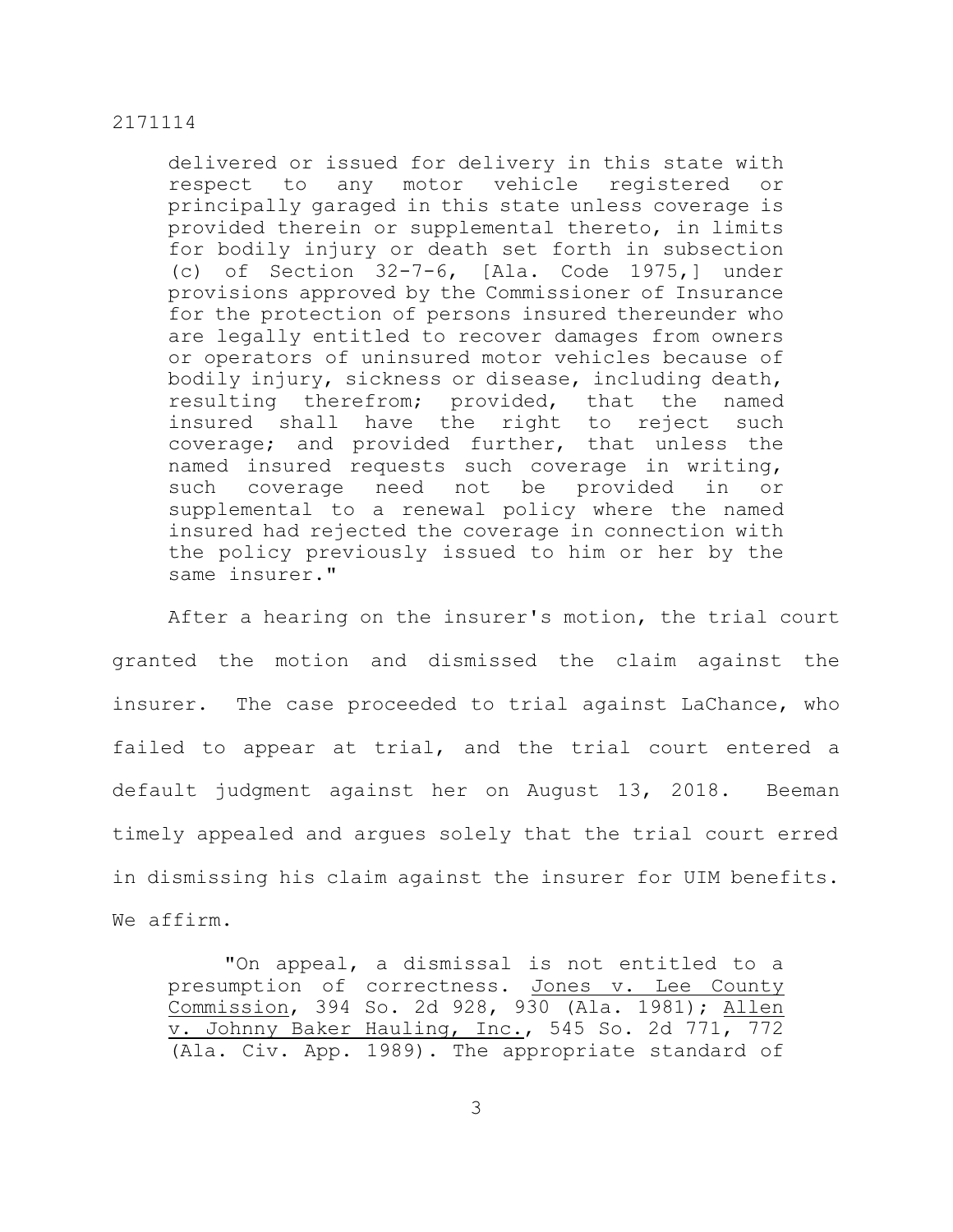review under Rule 12(b)(6) is whether, when the allegations of the complaint are viewed most strongly in the pleader's favor, it appears that the pleader could prove any set of circumstances that would entitle her to relief. Raley v. Citibanc of Alabama/Andalusia, 474 So. 2d 640, 641 (Ala. 1985); Hill v. Falletta, 589 So. 2d 746 (Ala. Civ. App. 1991). In making this determination, this Court does not consider whether the plaintiff will ultimately prevail, but only whether she may possibly prevail. Fontenot v. Bramlett, 470 So. 2d 669, 671 (Ala. 1985); Rice v. United Ins. Co. of America, 465 So. 2d 1100, 1101 (Ala. 1984). We note that a Rule 12(b)(6) dismissal is proper only when it appears beyond doubt that the plaintiff can prove no set of facts in support of the claim that would entitle the plaintiff to relief. Garrett v. Hadden, 495 So. 2d 616, 617 (Ala. 1986); Hill v. Kraft, Inc., 496 So. 2d 768, 769 (Ala. 1986)."

Nance v. Matthews, 622 So. 2d 297, 299 (Ala. 1993).

Because this appeal involves the meaning of terms in an insurance policy, we begin by noting the general rules governing our construction of insurance policies.

> "'General rules of contract law govern an insurance contract. Twin City Fire Ins. Co. v. Alfa Mut. Ins. Co., 817 So. 2d 687, 691 (Ala. 2001). The court must enforce the insurance policy as written if the terms are unambiguous, id.; Liggans R.V. Ctr. v. John Deere Ins. Co., 575 So. 2d 567, 569 (Ala. 1991). Whether a provision of an insurance policy is ambiguous is a question of law. Turvin v. Alfa Mut. Gen. Ins. Co., 774 So. 2d 597, 599 (Ala. Civ. App. 2000).'

"Safeway Ins. Co. of Alabama, Inc. v. Herrera, 912 So. 2d 1140, 1143 (Ala. 2005). Furthermore, '[t]he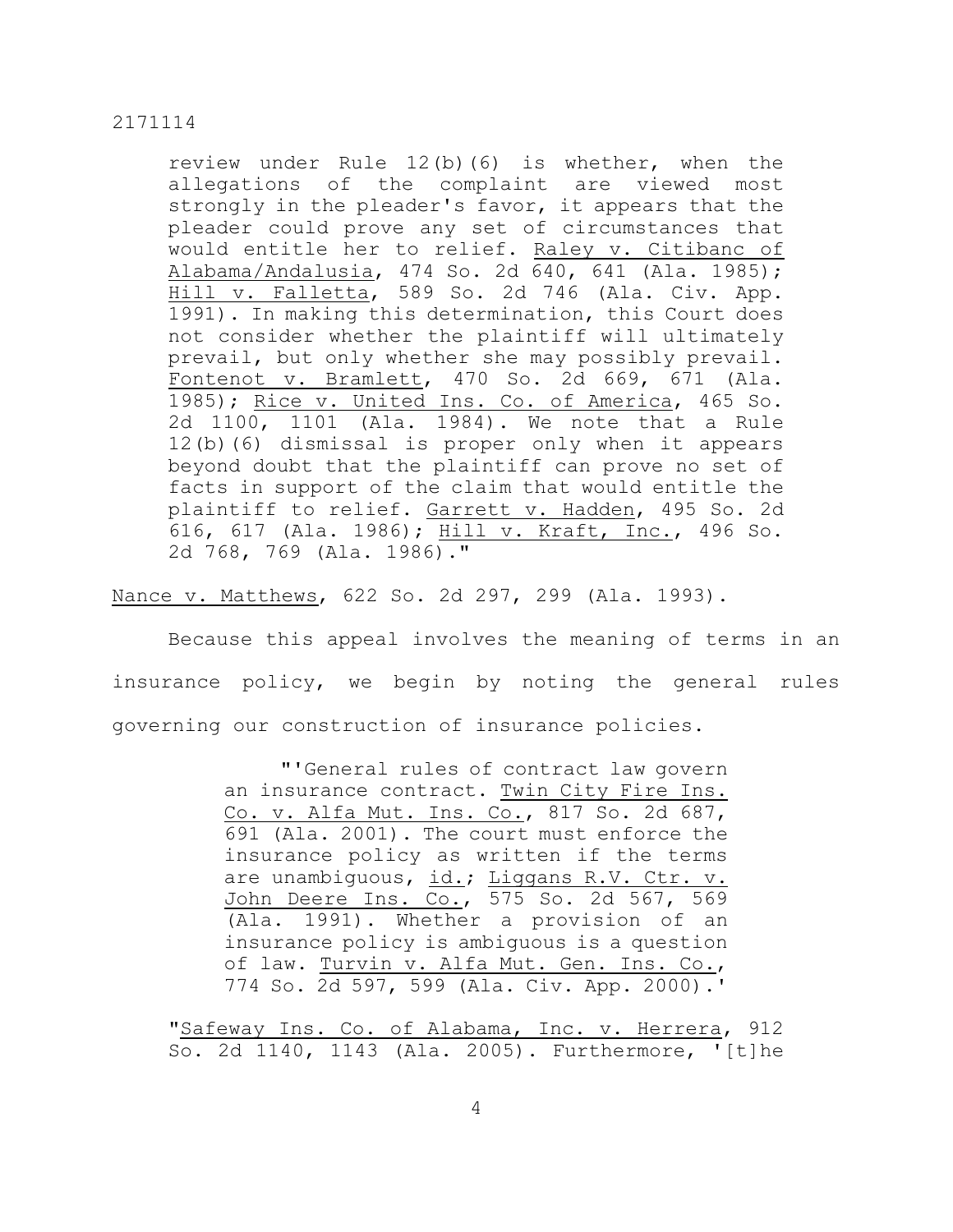identity of the insured and liability of the insurer are determined from the terms of the [insurance] contract.' Kinnon v. Universal Underwriters Ins. Co., 418 So. 2d 887, 888 (Ala. 1982)."

Safeway Ins. Co. of Alabama, Inc. v. Thomas, [Ms. 2170088,

March 30, 2018] So. 3d , (Ala. Civ. App. 2018).

Certain policy documents appear in the record.<sup>2</sup> The initial application for insurance, which was executed in June 2013, indicates that Reese is the sole applicant; in the

 $2$ We note that, based on Donoghue v. American National Insurance Co., 838 So. 2d 1032 (Ala. 2002), the inclusion of copies of the initial application for insurance, the renewal certificate, and the policy as attachments to the motion to dismiss or the response thereto did not serve to convert the motion to dismiss into a motion for a summary judgment. Rule 12(b), Ala. R. Civ. P., indicates that the presentation of "matters outside the pleading," unless those matters are "excluded by the court," converts a Rule 12(b)(b)(6) motion to dismiss into a motion for a summary judgment. However, "'"if a plaintiff does not incorporate by reference or attach a document to its complaint, but the document is referred to in the complaint and is central to the plaintiff's claim, a defendant may submit an indisputably authentic copy to the court to be considered on a motion to dismiss."'" Donoghue, 838 So. 2d at 1035 (quoting Wilson v. First Union Nat'l Bank of Georgia, 716 So. 2d 722, 726 (Ala. Civ. App. 1998), quoting in turn GFF Corp. v. Associated Wholesale Grocers, Inc., 130 F.3d 1381, 1384–85 (10th Cir. 1997)). Because the amended complaint "specifically references the policy, and the purchase and substance of the policy serve as the foundation for [Beeman's] claim[,]" we conclude that the presentation of the application, the renewal certificate, and the policy did not convert the insurer's motion to a motion for a summary judgment. Id. at 1036.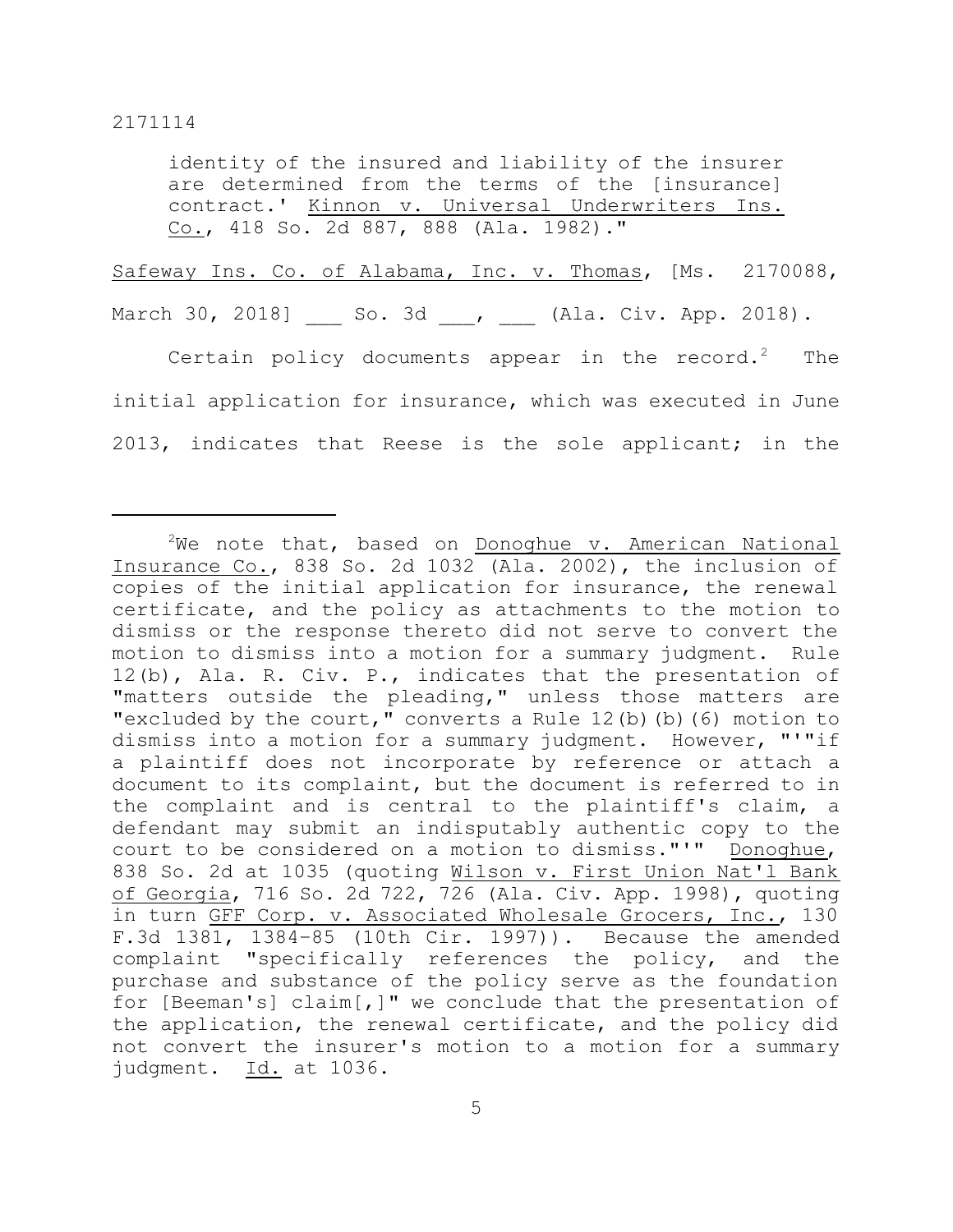initial application, Reese specifically rejected UIM coverage.<sup>3</sup> The renewal certificate for the period from January 2017 to July 2017 indicates that the "policyholder" is Reese. Nothing in the initial application, the renewal certificate, or the policy defines the term "named insured" or indicates specifically that Reese is the "named insured" under the policy.<sup>4</sup> Moreover, neither the initial application, which does not list Beeman at all, nor the renewal certificate indicate that Beeman is a "named insured." The renewal certificate reflects that Beeman is listed on the declarations page as a "driver." He is an "insured person" under the

<sup>&</sup>lt;sup>3</sup>The language in the initial application reflects the language of § 32-7-23(a) and informs the policyholder that the rejection of UIM coverage in the initial application "applies not only to this policy, but also to all renewals thereof unless [the policyholder] instruct[s] the [insurer] to the contrary in writing."

 $4$ As noted above, the policy does not define "named insured." However, we find the failure to include that term in the policy to be inconsequential, because the policy instead uses the term "policyholder." Both Black's Law Dictionary 1345 (10th ed. 2014), and Merriam-Webster's Collegiate Dictionary 901 (11th ed. 2003) define "policyholder" as one who owns, i.e., the owner of, an insurance policy. Other courts have equated the term "policyholder" with the term "named insured." See, e.g., Ball v. Allstate Ins. Co., 426 P.3d 862, 867 (Alaska 2018); Carlson v. Allstate Ins. Co., 749 N.W.2d 41, 45 (Minn. 2008); and Laird v. Allstate Ins. Co., 221 P.3d 780, 785, 232 Or. App. 162, 171 (2009).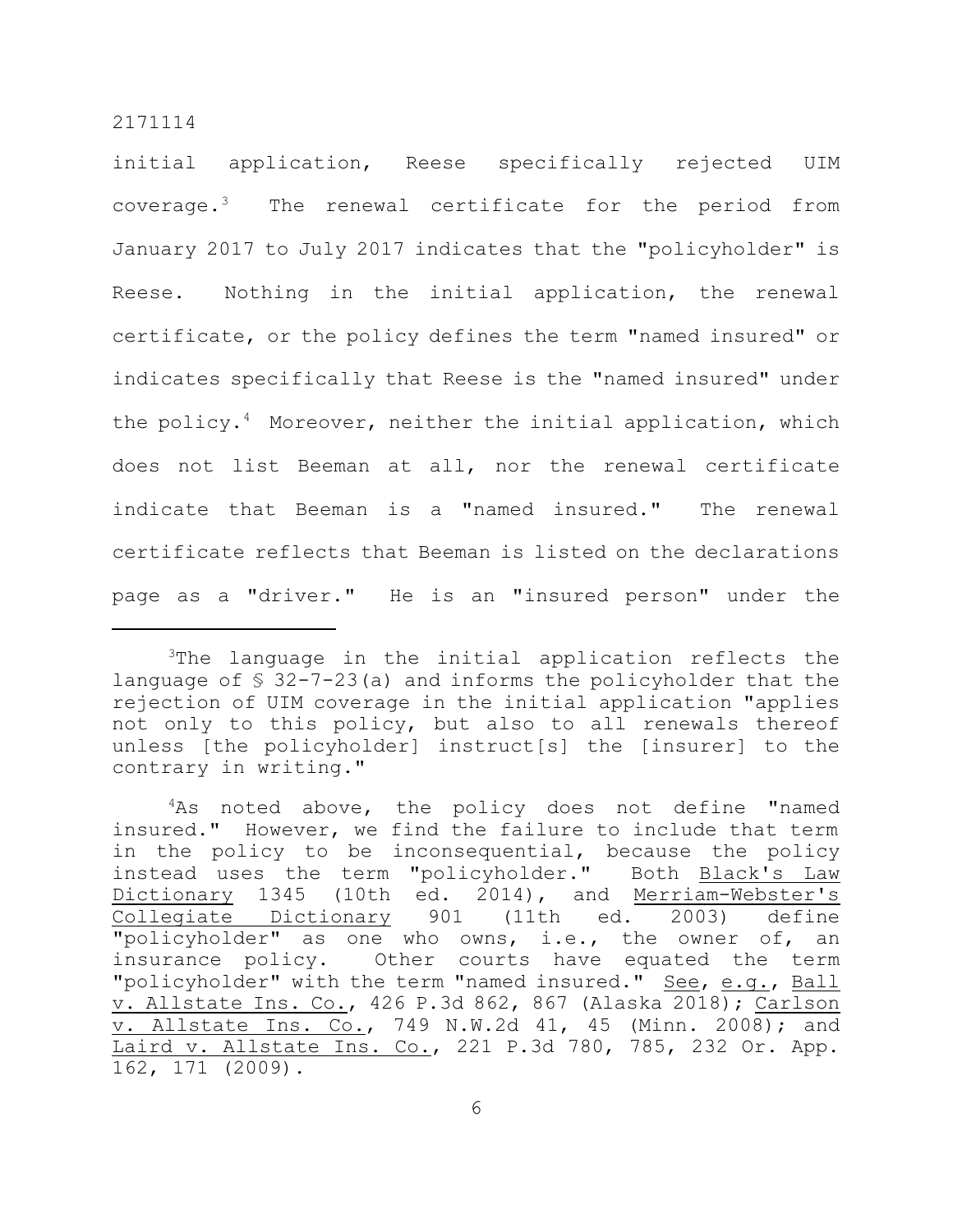policy because he is Reese's son, living in her household, and endorsed on the policy.<sup>5</sup>

Beeman argues on appeal, as he did below, that he is a "named insured" on the policy and that, therefore, Reese's rejection of UIM coverage is not binding on him. Indeed, our caselaw makes clear that each named insured must reject UIM coverage for himself or herself. See Nationwide Ins. Co. v. Nicholas, 868 So. 2d 457 (Ala. Civ. App. 2003) (plurality opinion); State Farm Mut. Auto. Ins. Co. v. Martin, 292 Ala. 103, 289 So. 2d 606 (1974). However, those cases do not assist us in determining whether Beeman was, in fact, a "named insured," because in both Nicholas and Martin the evidence demonstrated that the plaintiffs were, in fact, listed as "named insureds" on the respective policies. Nicholas, 868 So. 2d at 459; Martin, 292 Ala. at 104, 289 So. 2d at 607.

Beeman contends that consideration of the policy language in the "UIM section" of the policy, which defines "insured person" as "you, a relative, or a resident" and "any other

<sup>5</sup>The policy defines an "insured person" as including a "relative," which is defined as "a person living in [the policyholder's] household and related to [the policyholder] by blood, marriage or adoption, including a ward or foster child and listed on the application and endorsed on the policy prior to a loss."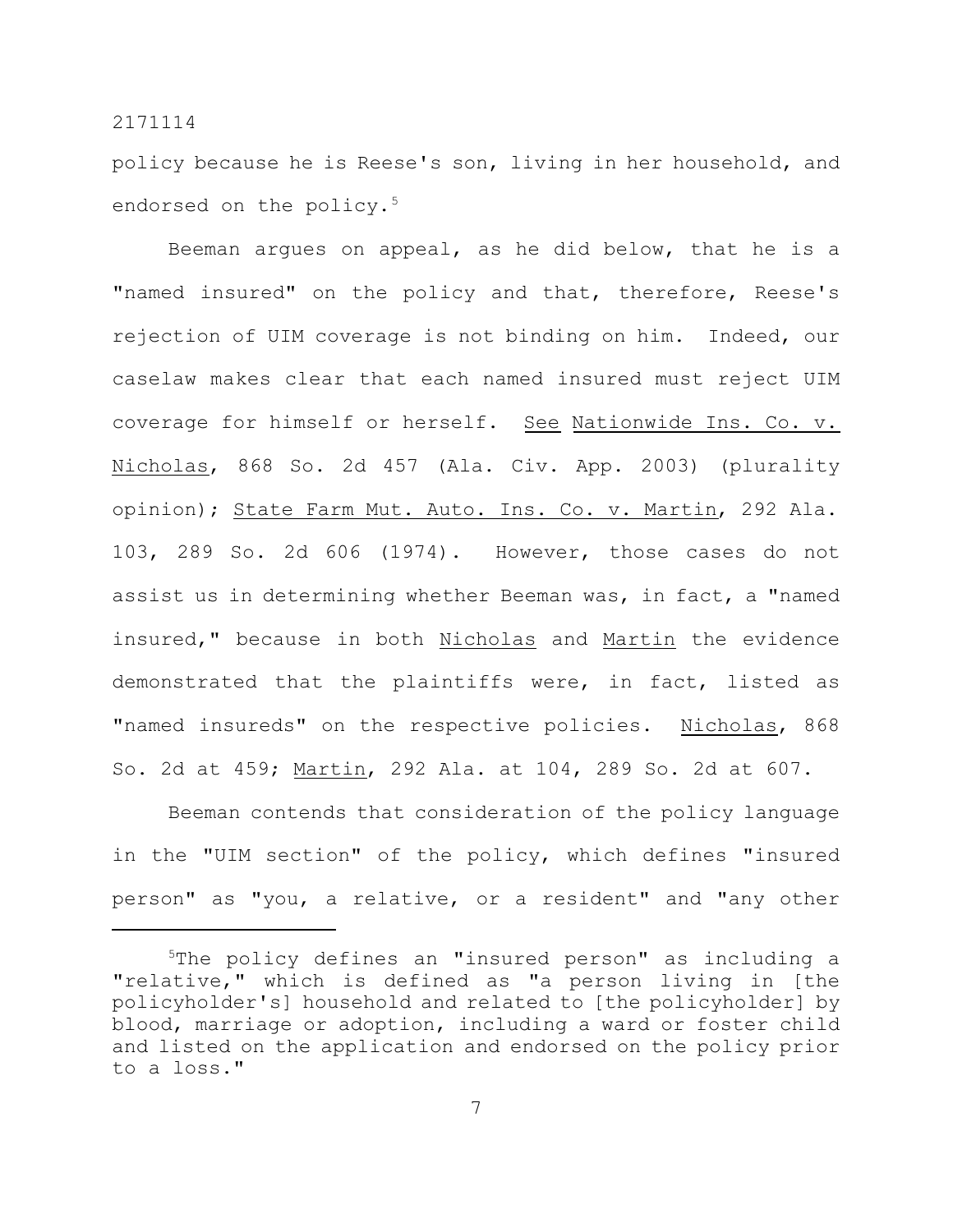person occupying your insured auto," results in the definitive conclusion that he is, in fact, an "insured person" under the policy and that he is, therefore, entitled to UIM coverage because he did not personally reject that coverage. He also contends that he "was a known and anticipated 'insured person'" under the policy. We find Beeman's reliance on the definitions contained in the "UIM section" of the policy disingenuous in light of the fact that the issue in the present case is whether Beeman is entitled to such coverage. Furthermore, we know of no authority, and Beeman provides none, indicating that a person known or anticipated to be an "insured person" under a policy is, in fact, a "named insured" of the policy and therefore entitled to UIM coverage unless he or she specifically rejects it.<sup>6</sup>

The policy contains the following definition of "you" and "your" in the "policy agreement" section: "'You' and 'your' mean the Policyholder named on the declarations page and

 $6$ There is authority indicating, however, that "[t]he term 'named insured' is not synonymous with 'insured' but has a restricted meaning" and that "[t]he term 'insured' is not limited to the named insured but applies to anyone who is insured under the policy." 7A Steven Plitt et al., Couch on Insurance § 110:1 (3d ed. 2013) (footnotes omitted).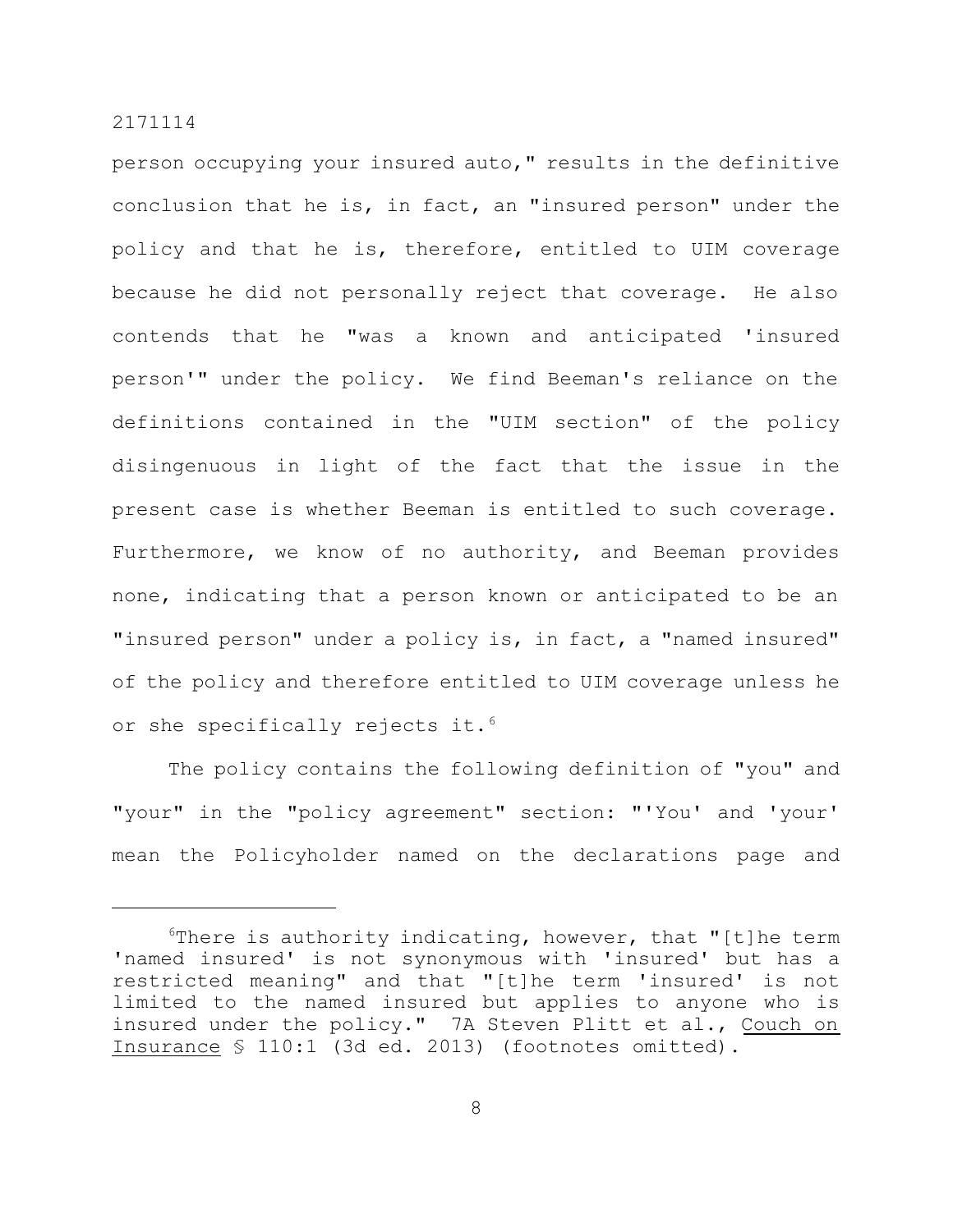spouse, if living in the same household." This language is quite similar to language contained in the policies at issue in Progressive Specialty Insurance Co. v. Naramore, 950 So. 2d 1138 (Ala. 2006), and Progressive Specialty Insurance Co. v. Green, 934 So. 2d 364 (Ala. 2006), upon which the trial court specifically relied to support its dismissal of Beeman's claim against the insurer. In both Naramore and Green, our supreme court considered whether a spouse of the named insured was also a "named insured" under the policy of insurance despite not being listed on the declarations page of the policy. In both cases, our supreme court answered that question in the negative.

Although the plaintiff in Green had argued that the definition in the policy defining "you" and "your" as the named insured and his or her spouse compelled the conclusion that the named insured's spouse was also a named insured, our supreme court explained:

"The fact that the terms 'you' and 'your' are defined to include both the named insured —- the person named on the declarations page of the policy —- and the named insured's spouse actually makes clear that the named insured's spouse is not a named insured. ... [The] Progressive policy unambiguously distinguishes the 'named insured' from the 'named insured's spouse.' Although 'you' is defined to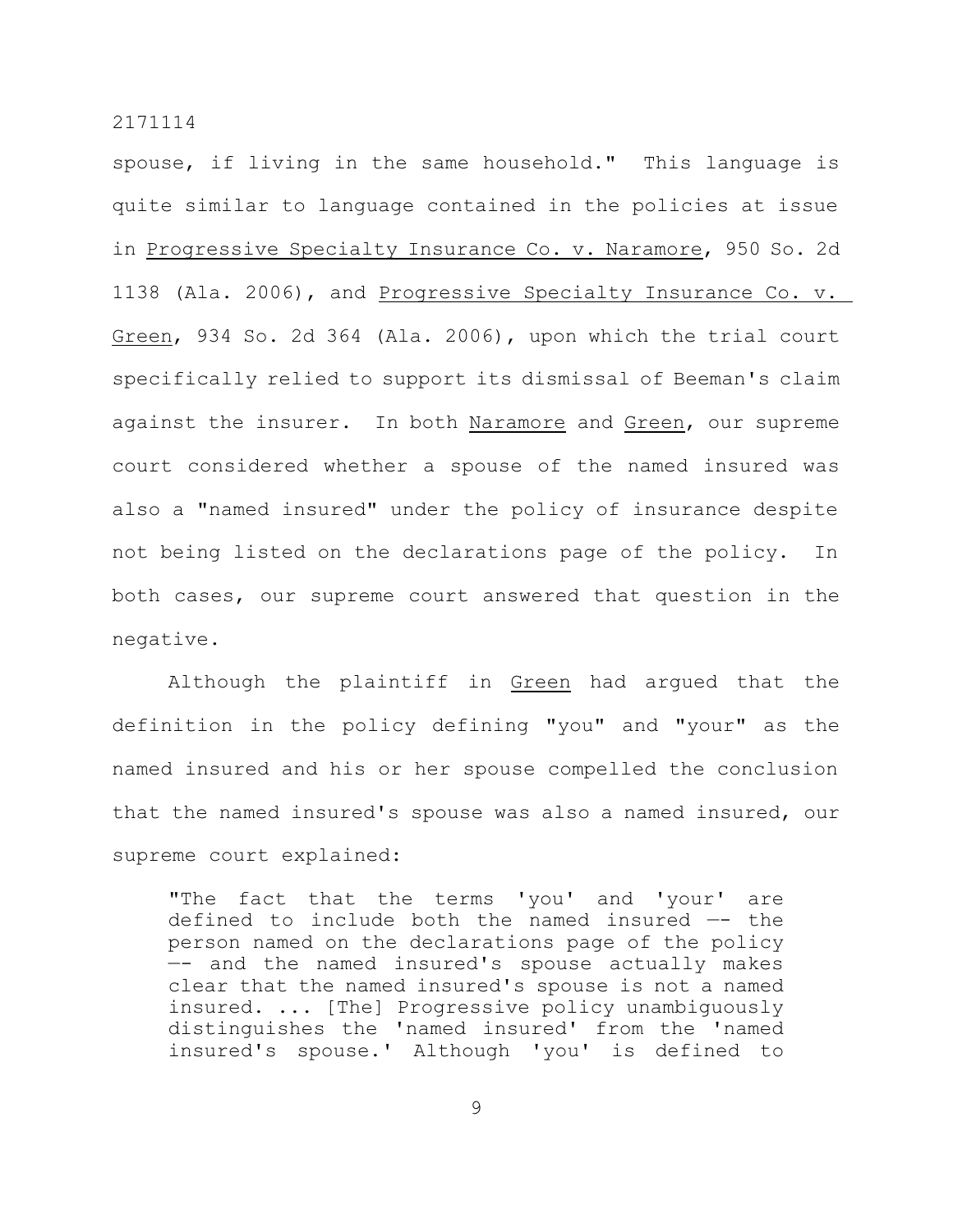refer to both [the named insured] and [that person's spouse], 'named insured' does not refer to both. Therefore, we conclude that [the wife] was not a 'named insured' under [the husband's] automobile insurance policy with Progressive."

Green, 934 So. 2d at 367 (footnote omitted).

The argument advanced by the plaintiff in Naramore was slightly different than that advanced by the plaintiff in Green. In Naramore, the plaintiff contended that the fact that "you" and "your" were defined in the policy to include both the named insured and his or her spouse resulted in the conclusion that the references to "your application" in the application meant that the named insured and his or her spouse were both, in fact, applicants of the policy and should be treated equally under the policy. Naramore, 950 So. 2d at 1141. Yet our supreme court rested on its earlier conclusion in Green that the policy language distinguished between the named insured and the named insured's spouse.

Beeman argues that the trial court's reliance on Naramore and Green is inapposite because, in both cases, the spouses were not actually listed on the declarations page on the policy. The situations in those cases are, he contends, unlike his, because he is listed on the renewal certificate.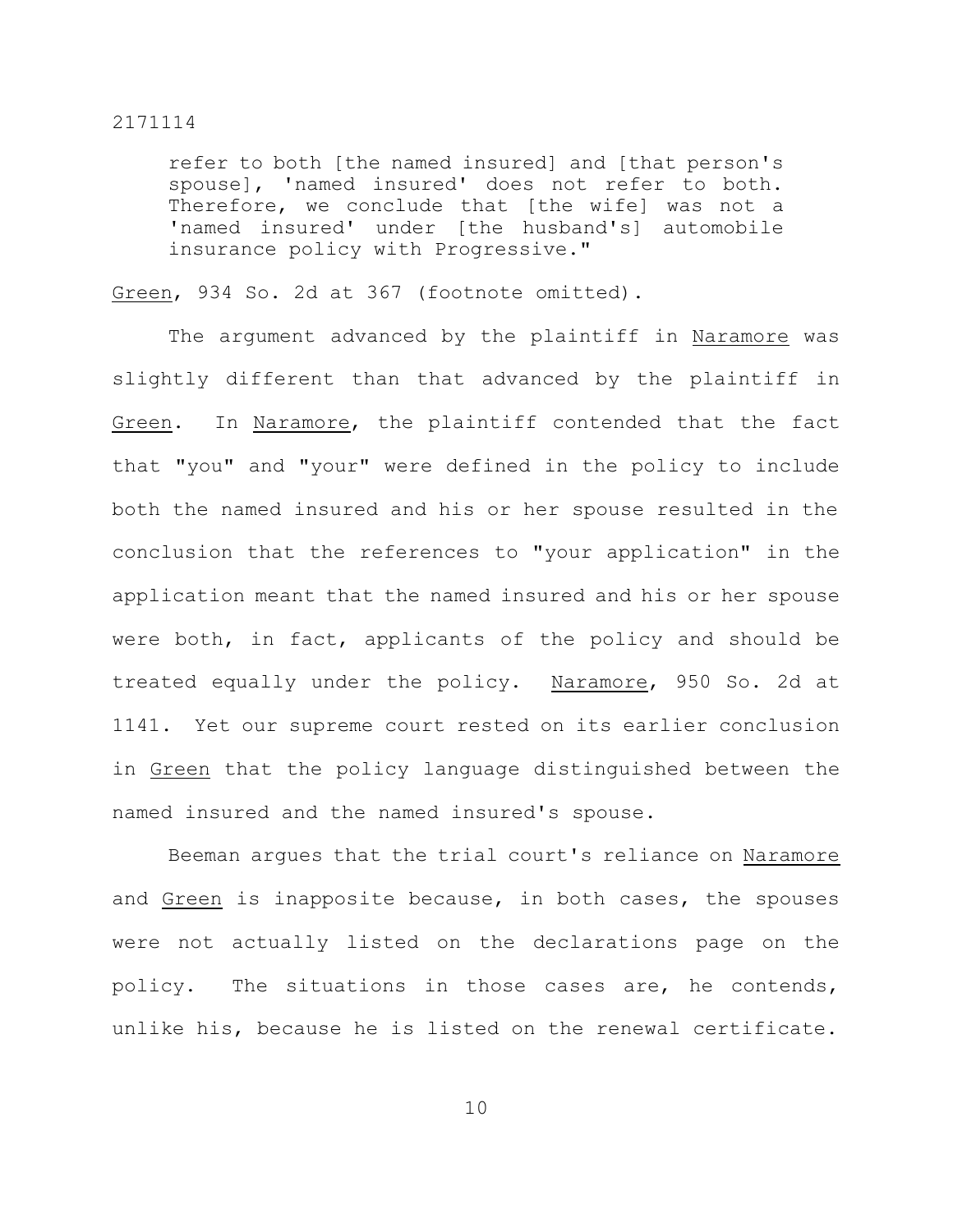Although that is true, we do not find that factual distinction relevant. We agree that reliance solely on Naramore and Green does not completely resolve the issue in this case, which is whether Beeman is a "named insured" such that his personal rejection of UIM coverage was required under § 32-7-23(a).

Beeman contends that his being listed on the renewal certificate results in his being a "named insured" or "policyholder." We disagree. The renewal certificate clearly identifies Reese as the named insured. Beeman is listed on the renewal certificate only as a "driver." Although no Alabama court has directly considered the question whether being listed on a declarations page as a "driver" equates with being a "named insured" or "policyholder" under the policy, the courts of several of our sister states have. See Ball v. Allstate Ins. Co., 426 P.3d 862, 867 (Alaska 2018) (concluding that the term "policyholder" did not encompass "listed drivers"); Stanley v. Government Emps. Ins. Co., 344 Ga. App. 342, 345, 810 S.E.2d 179, 182 (2018) (quoting Dunn-Craft v. State Farm Mut. Auto. Ins. Co., 314 Ga. App. 620, 621, 724 S.E.2d 903, 906 (2012)) (stating that "Georgia law is clear that 'listed drivers are not named insureds'"); Georgia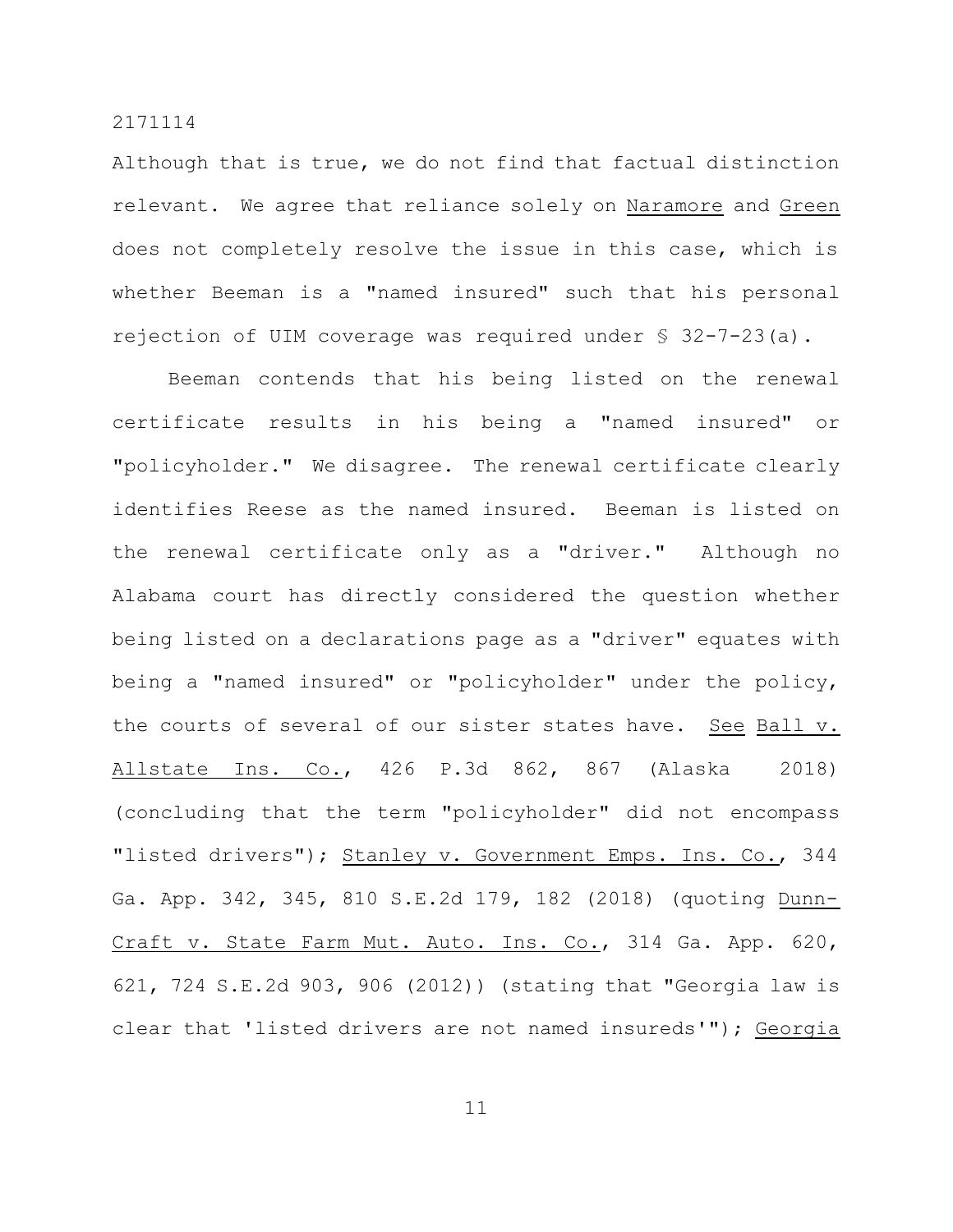Farm Bureau Mut. Ins. Co. v. Wilkerson, 250 Ga. App. 100, 101, 549 S.E.2d 740, 742 (2001) (declaring that, although a person "may be insured because he is an authorized driver of the insured vehicle, he is not the named insured"); Millspaugh v. Ross, 645 N.E.2d 14, 16-17 (Ind. Ct. App. 1994) (determining that a person listed only as a "principal driver" was not a "named insured"); Carlson v. Allstate Ins. Co., 749 N.W.2d 41, 46 (Minn. 2008) (determining that a person listed as a driver was not a "policy holder"); Nationwide Mut. Ins. Co. v. Williams, 123 N.C. App. 103, 106, 472 S.E.2d 220, 222 (1996) (rejecting the argument that "the term 'driver' is synonymous with 'named insured'"); Waller v. Rocky Mountain Fire & Cas. Co., 272 Or. 69, 76, 535 P.2d 530, 533 (1975) (concluding that the act of the named insured adding his son on the policy as a "new driver" did not make the son a "named insured"); and Laird v. Allstate Ins. Co., 232 Or. App. 162, 171, 221 P.3d 780, 785 (2009) (determining that a "listed driver" was not a policyholder").

The present case is quite like Waller. The policy at issue in Waller listed H.E. Waller as the named insured. Waller, 272 Or. at 76, 535 P.2d at 533. H.E. sought an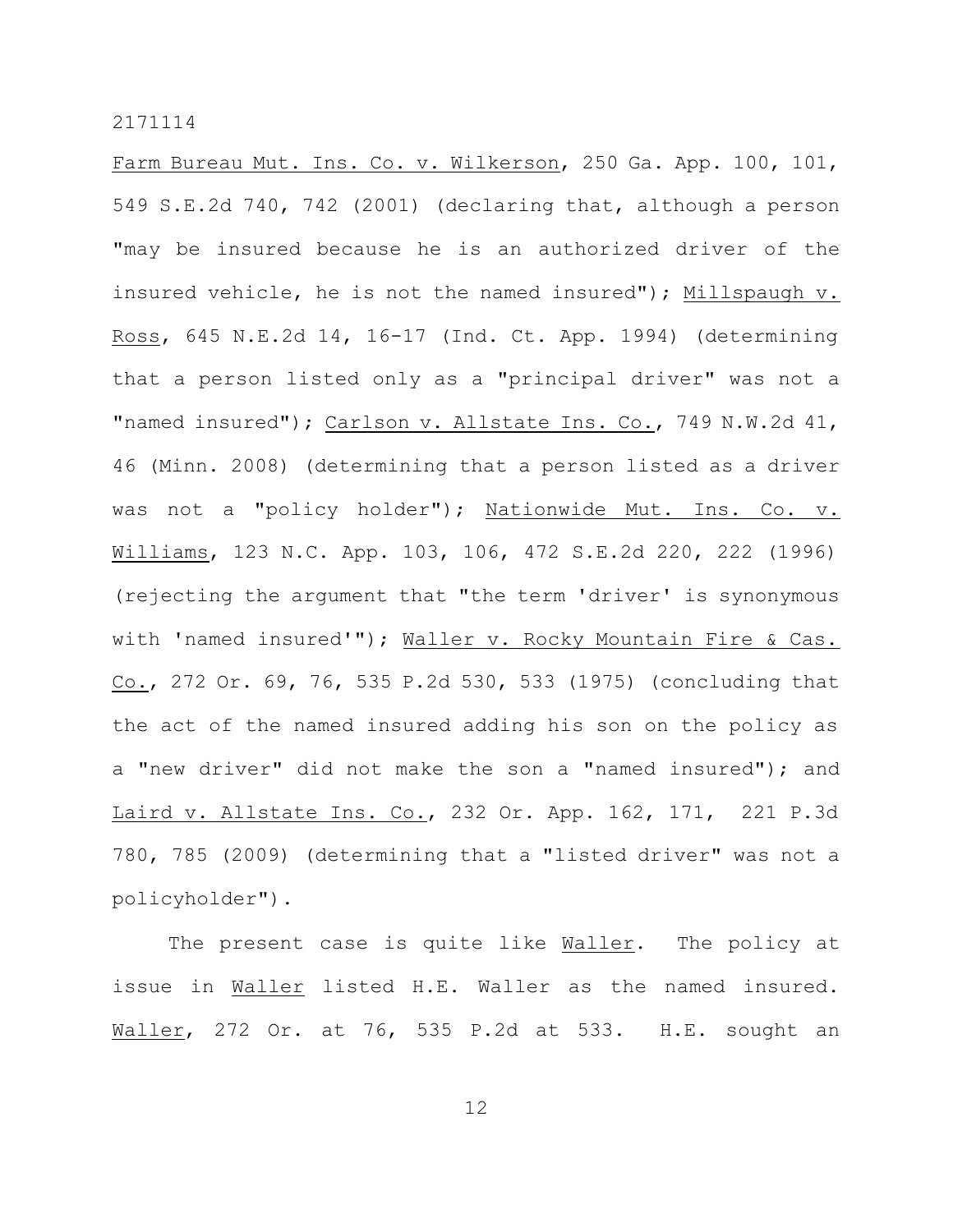amendment to his insurance policy to add his son, Jerry Waller, as a "new driver" and to add a new vehicle. Id. The Oregon Supreme Court reasoned that H.E.'s addition of Jerry as a driver did not make Jerry a "named insured" under the policy because "[t]he amended declaration continued to name H.E. Waller as the only 'named insured.'" Waller, 272 Or. at 76, 535 P.2d at 534.

Furthermore, we find persuasive the decision of the Eleventh Circuit Court of Appeals in Rimas v. Progressive Specialty Insurance Co., 292 F. App'x 833 (11th Cir. 2008), in which the court affirmed a summary judgment in favor of the insurance company on Mark Rimas's claim that he was entitled to UIM benefits under a policy of insurance executed by Wendell Robinson. Like Beeman in the present case, Rimas was listed as a "driver" on the policy, but he was not listed as a "named insured." Relying on § 32-7-23(a), Naramore, and Green, the Eleventh Circuit Court of Appeals concluded that only a named insured is entitled to specifically reject UIM coverage under a policy. The opinion indicates that Rimas contended that "he was an 'intended insured' and a 'listed insured'" and was therefore entitled to UIM coverage unless he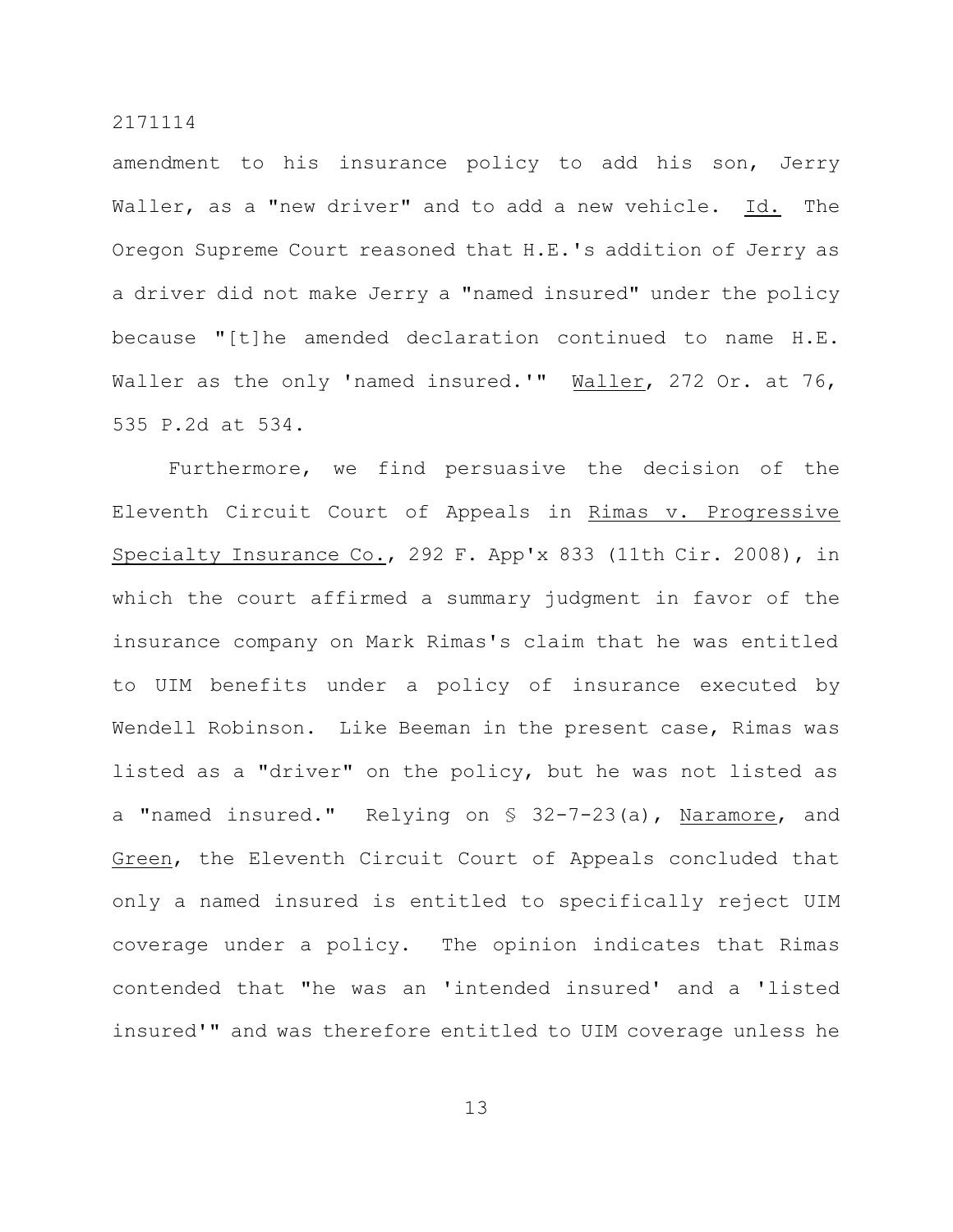rejected that coverage, but the court noted that Rimas provided no authority in support of such a conclusion.

Like in Waller and Rimas, Beeman was added to the policy as a driver. The renewal certificate continues to list only Reese as the policyholder. Thus, we conclude that Beeman does not provide a convincing argument that his inclusion on the renewal certificate as a "driver" resulted in his being made a named insured or a policyholder and, therefore, that he did not have a right under § 32-7-23(a) to reject UIM coverage.

Beeman also argues that nothing in the language rejecting UIM coverage in the initial application signed by Reese indicates that the rejection is effective for "additional insureds" under the policy or nonsignatories to the policy. The language rejecting UIM coverage in the application, which Reese signed, reads, in pertinent part:

"I understand that the state requires [UIM coverage] be afforded me under my motor vehicle liability policy unless I specifically reject this coverage. ... UNDERSTANDING THIS I SIGN THIS ... REJECTIONS AS WITNESS MY SIGNATURE with respect to all vehicles covered under this policy. Further this ... rejection applies not only to this policy, but also to all renewals thereof unless I instruct the Company to the contrary in writing."

(Capitalization in original.)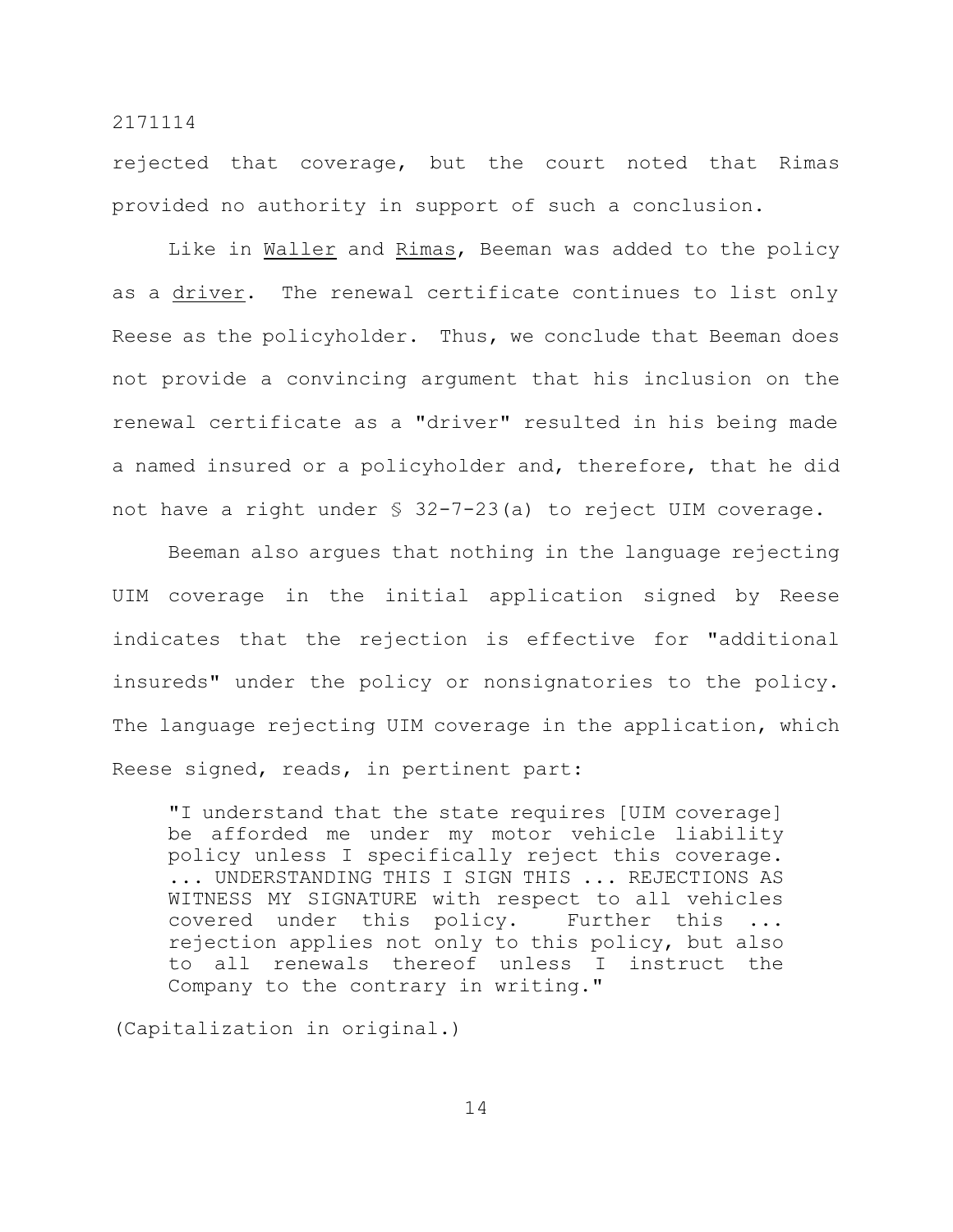The policy contains the following language relevant to the rejection of UIM coverage:

"You [defined as the 'policyholder,' i.e., Reese and her spouse] and we [defined as the insurer] agree that in accordance with the provisions of Section 32-7-23, [Ala. Code 1975,] which permits you to reject [UIM] Coverage, you hereby reject such insurance, being the insurance provided for protection of persons insured under this policy who would legally be entitled to recover damages from the owners or operators of uninsured or underinsured motor vehicles because of bodily injury, sickness or disease, including death resulting therefrom."

Although the language in the application does not specifically mention that it is binding on "additional insureds" or other persons covered by the policy, the language in the policy does indicate that the rejection of UIM coverage by the policyholder rejects such coverage for those insured under the policy. In any event, the language of § 32-7-23(a) makes clear that "the named insured shall have the right to reject such coverage." In addition, contrary to Beeman's argument otherwise, our supreme court has explained that § 32-7-23(a) provides the named insured the "right to knowingly reject [UIM] coverage with respect to additional insureds." Federated Mut. Ins. Co. v. Vaughn, 961 So. 2d 816, 819 (Ala. 2007). The only party with the right to reject UIM coverage